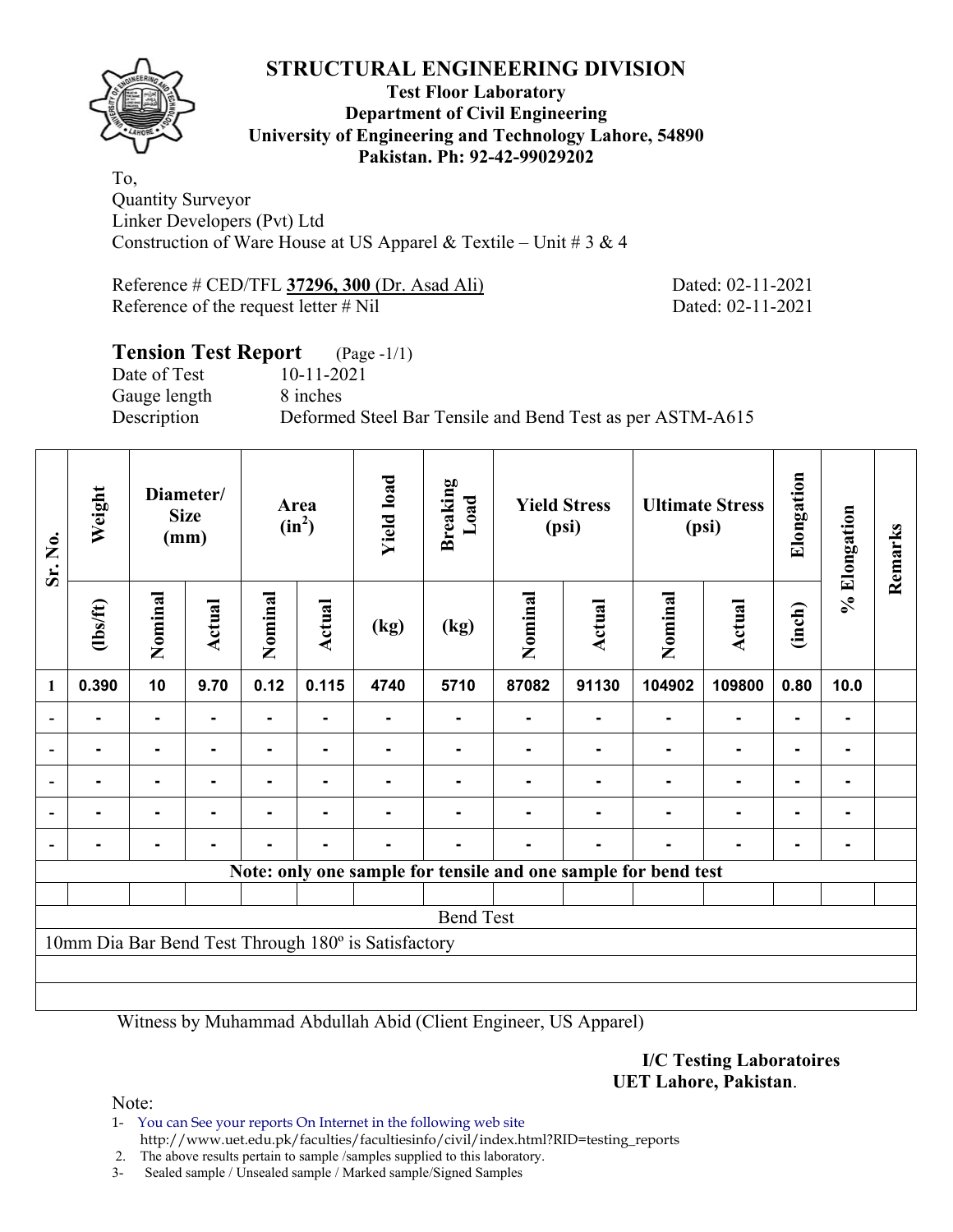

**Test Floor Laboratory Department of Civil Engineering University of Engineering and Technology Lahore, 54890 Pakistan. Ph: 92-42-99029202** 

Ref: CED/TFL/11/37319 Dated: 08-11-2021

Date of Test: 10-11-2021

**To, Project Manager Zameen ACE Mall DHA - II Islamabad** 

Subject: **- CALIBRATION OF PRESSURE GAUGE (MARK: TFL/11/37319)** (Page # 1/1)

Reference to your Letter No. Nil, Dated: 05/11/2021 on the subject cited above. One Pressure Gauge as received by us has been calibrated. The results are tabulated as under:

| <b>Total Range</b>       | Zero -   | 15000 (Psi) |
|--------------------------|----------|-------------|
| <b>Calibrated Range:</b> | $Zero -$ | 6000 (Psi)  |

| <b>Hydraulic Jack Reading (Psi)</b> | 500  | 1000  | 1500  | 2000  | 2500  | 3000  | 3500  | 4000  | 4500  | 5000  | 5500  | 6000  |
|-------------------------------------|------|-------|-------|-------|-------|-------|-------|-------|-------|-------|-------|-------|
| Calibrated Load (kg)                | 8300 | 15200 | 22200 | 28600 | 35500 | 42300 | 49300 | 57600 | 64100 | 70300 | 76900 | 83900 |
| <b>Calibrated Pressure (Psi)</b>    | 596  | 1092  | 1595  | 2054  | 2550  | 3039  | 3541  | 4138  | 4605  | 5050  | 5524  | 6027  |

The Ram Area of Jack = 198 cm2



**I/C Testing Laboratoires UET Lahore, Pakistan**.

- 1- You can See your reports On Internet in the following web site http://www.uet.edu.pk/faculties/facultiesinfo/civil/index.html?RID=testing\_reports
- 2. The above results pertain to sample /samples supplied to this laboratory.
- 3- Sealed sample / Unsealed sample / Marked sample/Signed Samples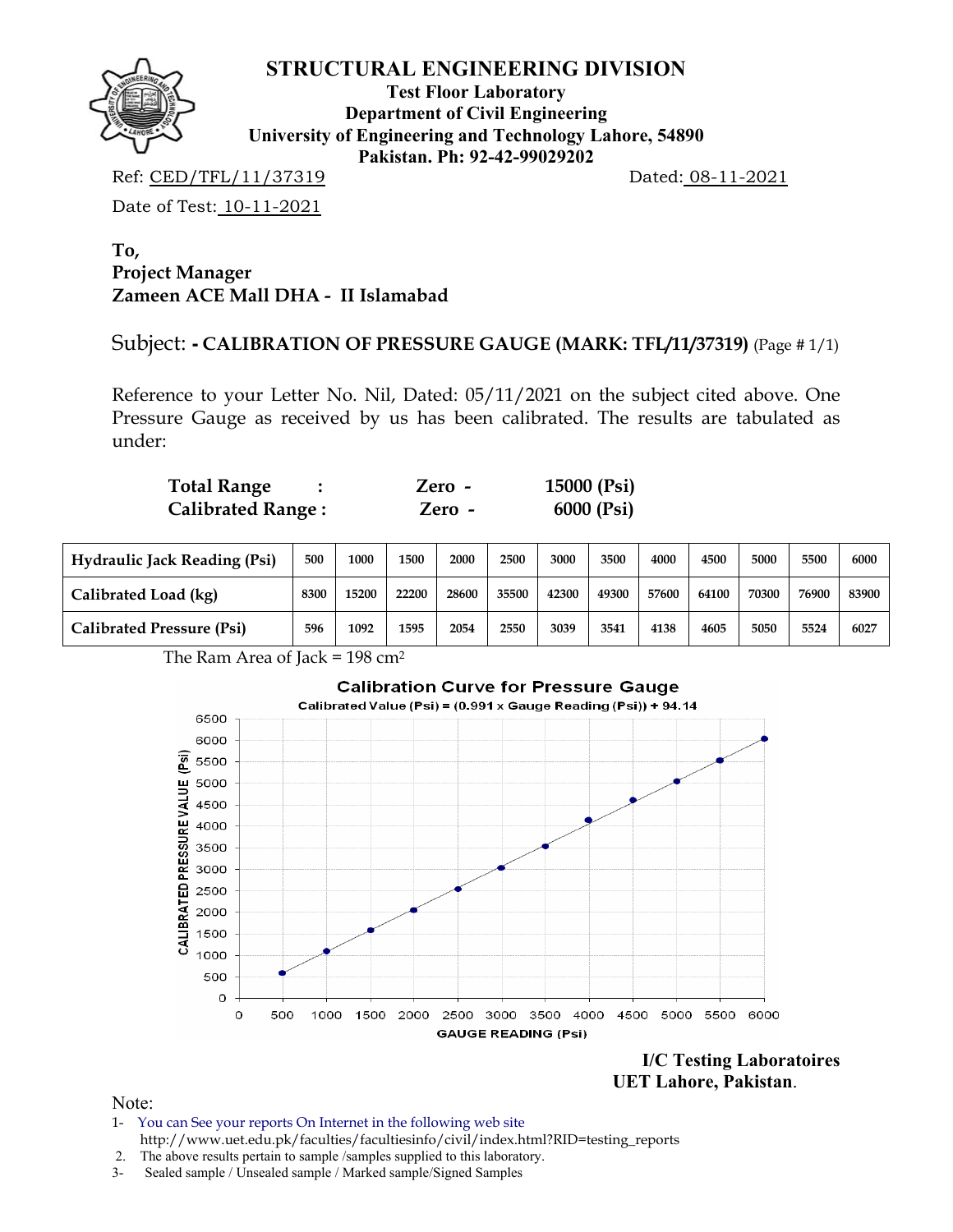**Test Floor Laboratory Department of Civil Engineering University of Engineering and Technology Lahore, 54890 Pakistan. Ph: 92-42-99029202** 

Ref: CED/TFL/11/37322 Dated: 08-11-2021

Dated of Test: 10-11-2021

## **To Deputy Director (QCD) Water & Sanitation Agency Faisalabad (M/s Madina RCC Pipe Manufacturing Factory Jaranwala Road, Faisalabad)**

# Subject: **- CALIBRATION OF HYDRAULIC JACK WITH GAUGE (MARK: TFL/11/37322)**

Reference to your Letter No. 470-474/DD(QCD)/WASA/2021, Dated: 18/09/2021 on the subject cited above. One Hydraulic Jack with Gauge as received by us has been calibrated. The results are tabulated as under:

| <b>Total Range</b>       | Zero - | $50$ (Ton) |
|--------------------------|--------|------------|
| <b>Calibrated Range:</b> | Zero - | $40$ (Ton) |

| Hydraulic Jack Reading<br>(Ton) |       | 5    | 10   | 15     | 20    | 25            | 30    | 35    | 40    |
|---------------------------------|-------|------|------|--------|-------|---------------|-------|-------|-------|
| Calibrated Load                 | (kg)  | 3650 | 6050 | 8500 l |       | 10950   13700 | 15900 | 18300 | 20800 |
|                                 | (Ton) | 4.02 | 6.66 | 9.36   | 12.06 | 15.09         | 17.51 | 20.15 | 22.90 |



**I/C Testing Laboratoires UET Lahore, Pakistan**.

- 1- You can See your reports On Internet in the following web site http://www.uet.edu.pk/faculties/facultiesinfo/civil/index.html?RID=testing\_reports
- 2. The above results pertain to sample /samples supplied to this laboratory.
- 3- Sealed sample / Unsealed sample / Marked sample/Signed Samples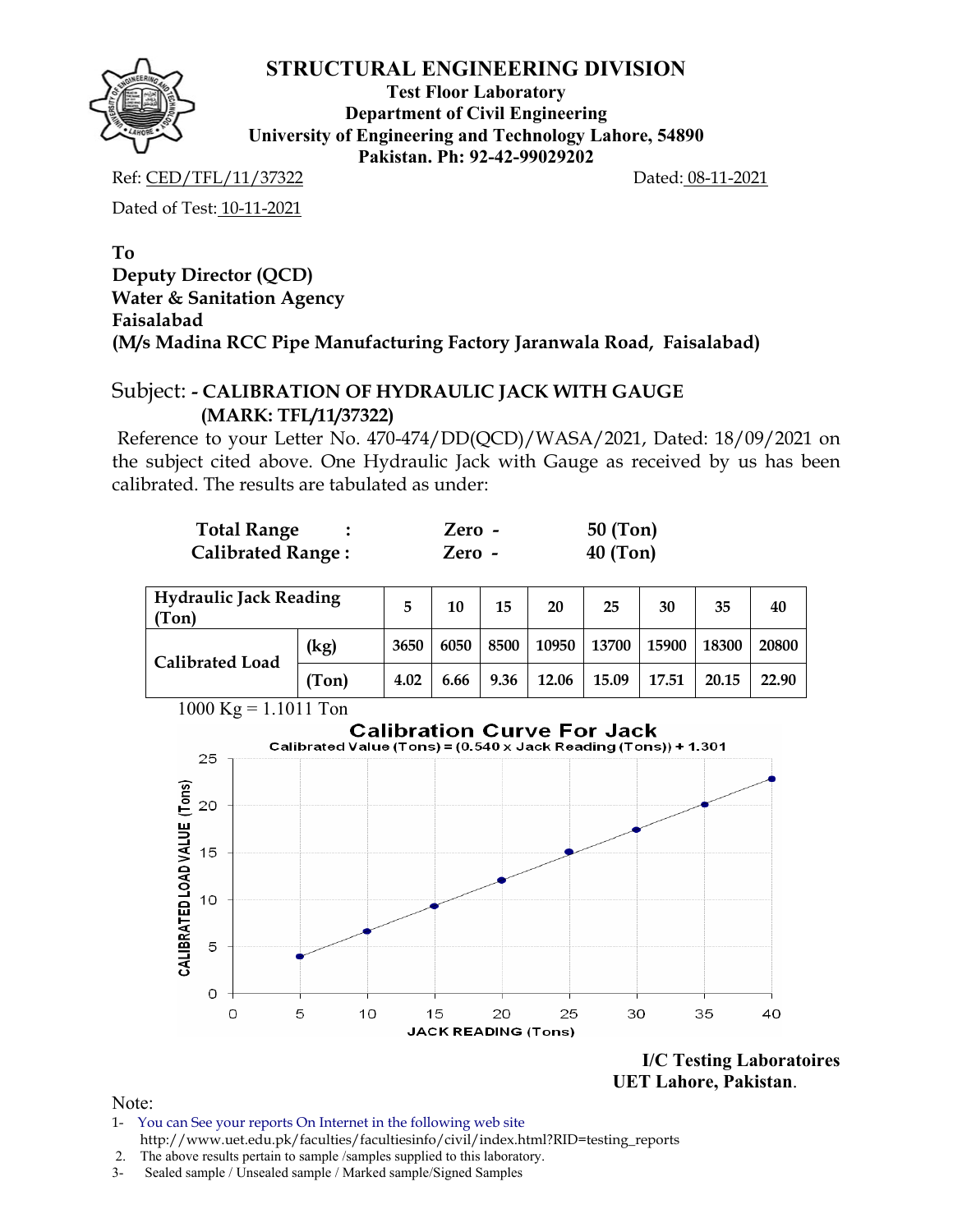

**Test Floor Laboratory Department of Civil Engineering University of Engineering and Technology Lahore, 54890 Pakistan. Ph: 92-42-99029202** 

To, Resident Engineer Mascon Associates (Pvt) Ltd HA Consulting Construction of Model Bazar Mianwali

Reference # CED/TFL 37331 (Dr. M Rizwan Riaz) Dated: 09-11-2021 Reference of the request letter # HAC-MAS/RE/134 Dated: 02-11-2021

| <b>Tension Test Report</b> $(Page-1/1)$ |                                |
|-----------------------------------------|--------------------------------|
| Date of Test                            | 10-11-2021                     |
| Gauge length                            | 2 inches                       |
| Description                             | Sheet Steel Strip Tensile Test |

| Sr. No.                      | Designation<br>(mm)          | Size of Strip<br>(mm)    | <b>X</b> Section<br>Area<br>$\text{(mm}^2)$ | <b>Yield load</b><br>(kg) | <b>Breaking</b><br>Load<br>(kg)         | <b>Yield Stress</b><br>(MPa) | Ultimate<br><b>Stress</b><br>(MPa) | Elongation<br>(in) | % Elongation | Remarks |
|------------------------------|------------------------------|--------------------------|---------------------------------------------|---------------------------|-----------------------------------------|------------------------------|------------------------------------|--------------------|--------------|---------|
| $\mathbf{1}$                 | $\bf{8}$                     | 26.10x7.80               | 203.58                                      | 7600                      | 11000                                   | 366                          | 530                                | 0.60               | 30.00        |         |
| $\qquad \qquad \blacksquare$ | $\qquad \qquad \blacksquare$ |                          |                                             |                           |                                         |                              |                                    |                    | -            |         |
| $\qquad \qquad \blacksquare$ |                              |                          |                                             |                           | -                                       |                              | -                                  |                    | -            |         |
| -                            | $\overline{\phantom{a}}$     |                          |                                             | -                         |                                         |                              | $\overline{a}$                     | -                  | -            |         |
| $\qquad \qquad \blacksquare$ |                              |                          |                                             | $\overline{\phantom{0}}$  | -                                       |                              | -                                  | $\blacksquare$     | -            |         |
| -                            | $\overline{\phantom{a}}$     | $\overline{\phantom{a}}$ |                                             |                           | -                                       |                              |                                    | -                  | -            |         |
|                              |                              |                          |                                             |                           | <b>Only One Sample for Tensile Test</b> |                              |                                    |                    |              |         |
|                              | <b>Bend Test</b>             |                          |                                             |                           |                                         |                              |                                    |                    |              |         |
|                              |                              |                          |                                             |                           |                                         |                              |                                    |                    |              |         |
|                              |                              |                          |                                             |                           |                                         |                              |                                    |                    |              |         |
|                              |                              |                          |                                             |                           |                                         |                              |                                    |                    |              |         |

**I/C Testing Laboratoires UET Lahore, Pakistan**.

Note:

1- You can See your reports On Internet in the following web site http://www.uet.edu.pk/faculties/facultiesinfo/civil/index.html?RID=testing\_reports

2. The above results pertain to sample /samples supplied to this laboratory.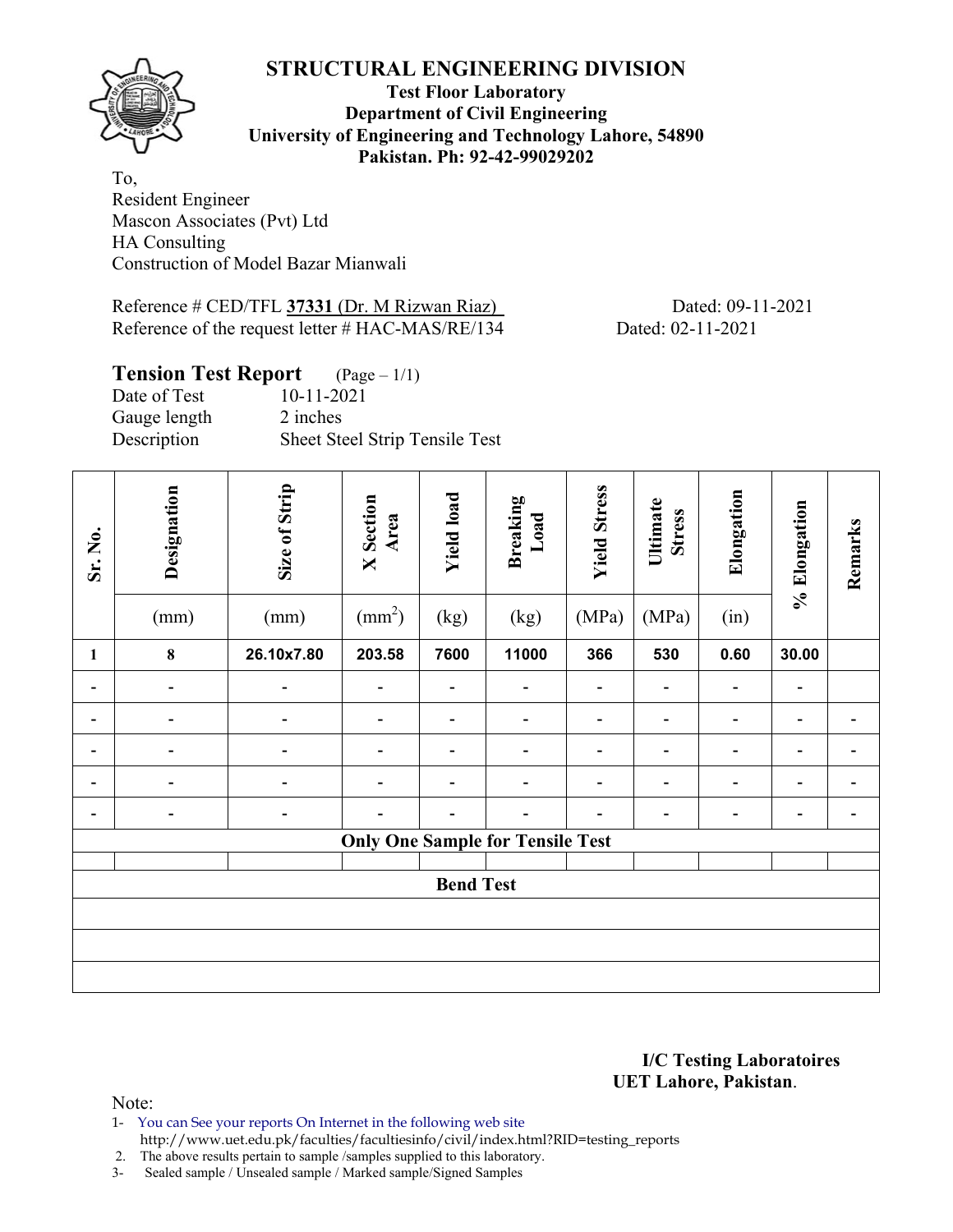

**Test Floor Laboratory Department of Civil Engineering University of Engineering and Technology Lahore, 54890 Pakistan. Ph: 92-42-99029202** 

Ref: CED/TFL/11/37332 Dated: 09-11-2021

Dated of Test: 10-11-2021

**To Engineer's Representative NESPAK Construction of Additional Block at Pakistan Engineering Council (PEC) Headquarters, G-5/2, Islamabad**

## Subject: **- CALIBRATION OF PRESSURE GAUGE (MARK: TFL/11/37332)** (Page # 1/2)

Reference to your Letter No. 4125/321/NS/03/244, Dated: 03/11/2021 on the subject cited above. One Pressure Gauge No. EN 837-1 (1) as received by us has been calibrated. The results are tabulated as under:

| <b>Total Range</b>       | $Zero -$ | $100 \ (MPa)$ |
|--------------------------|----------|---------------|
| <b>Calibrated Range:</b> | Zero -   | 70 (MPa)      |

| Hydraulic Jack Reading (MPa)     | 10   | 20   | 30   | 40   | 50    | 60    | 70    |
|----------------------------------|------|------|------|------|-------|-------|-------|
| Calibrated Load (kg)             | 1950 | 4150 | 6150 | 8250 | 10250 | 12250 | 14250 |
| <b>Calibrated Pressure (Psi)</b> | 10   | 21   | 30   | 41   | 51    | 61    | 71    |

The Ram Area of Jack = 198 cm2 (Witness by Muddassar Zafar (Senior Engr. NESPAK)



- 1- You can See your reports On Internet in the following web site http://www.uet.edu.pk/faculties/facultiesinfo/civil/index.html?RID=testing\_reports
- 2. The above results pertain to sample /samples supplied to this laboratory.
- 3- Sealed sample / Unsealed sample / Marked sample/Signed Samples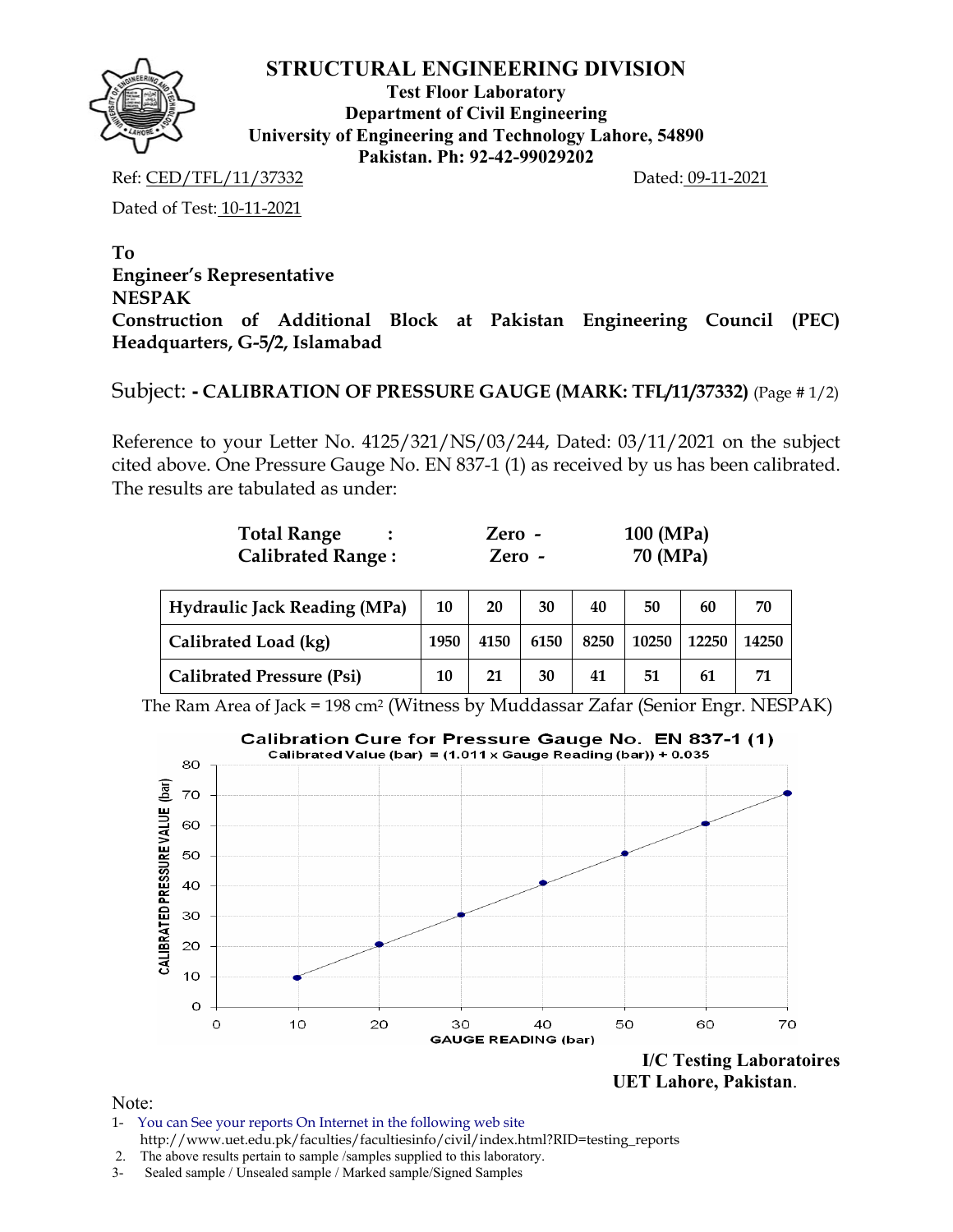

**Test Floor Laboratory Department of Civil Engineering University of Engineering and Technology Lahore, 54890 Pakistan. Ph: 92-42-99029202** 

Ref: CED/TFL/11/37332 Dated: 09-11-2021

Dated of Test: 10-11-2021

**To Engineer's Representative NESPAK Construction of Additional Block at Pakistan Engineering Council (PEC) Headquarters, G-5/2, Islamabad**

## Subject: **- CALIBRATION OF PRESSURE GAUGE (MARK: TFL/11/37332)** (Page # 2/2)

Reference to your Letter No. 4125/321/NS/03/244, Dated: 03/11/2021 on the subject cited above. One Pressure Gauge No. EN 837-1 (2) as received by us has been calibrated. The results are tabulated as under:

| <b>Total Range</b>       | $Zero -$ | 100 (MPa) |
|--------------------------|----------|-----------|
| <b>Calibrated Range:</b> | Zero -   | 50 (MPa)  |

| Hydraulic Jack Reading (MPa)     | 10   | 20   | 30   | 40   | 50    |
|----------------------------------|------|------|------|------|-------|
| Calibrated Load (kg)             | 2000 | 4050 | 6050 | 8300 | 10300 |
| <b>Calibrated Pressure (Psi)</b> | 10   | 20   | 30   | 41   | 51    |

The Ram Area of Jack = 198 cm2 (Witness by Muddassar Zafar (Senior Engr. NESPAK)



 **UET Lahore, Pakistan**.

- 1- You can See your reports On Internet in the following web site http://www.uet.edu.pk/faculties/facultiesinfo/civil/index.html?RID=testing\_reports
- 2. The above results pertain to sample /samples supplied to this laboratory.
- 3- Sealed sample / Unsealed sample / Marked sample/Signed Samples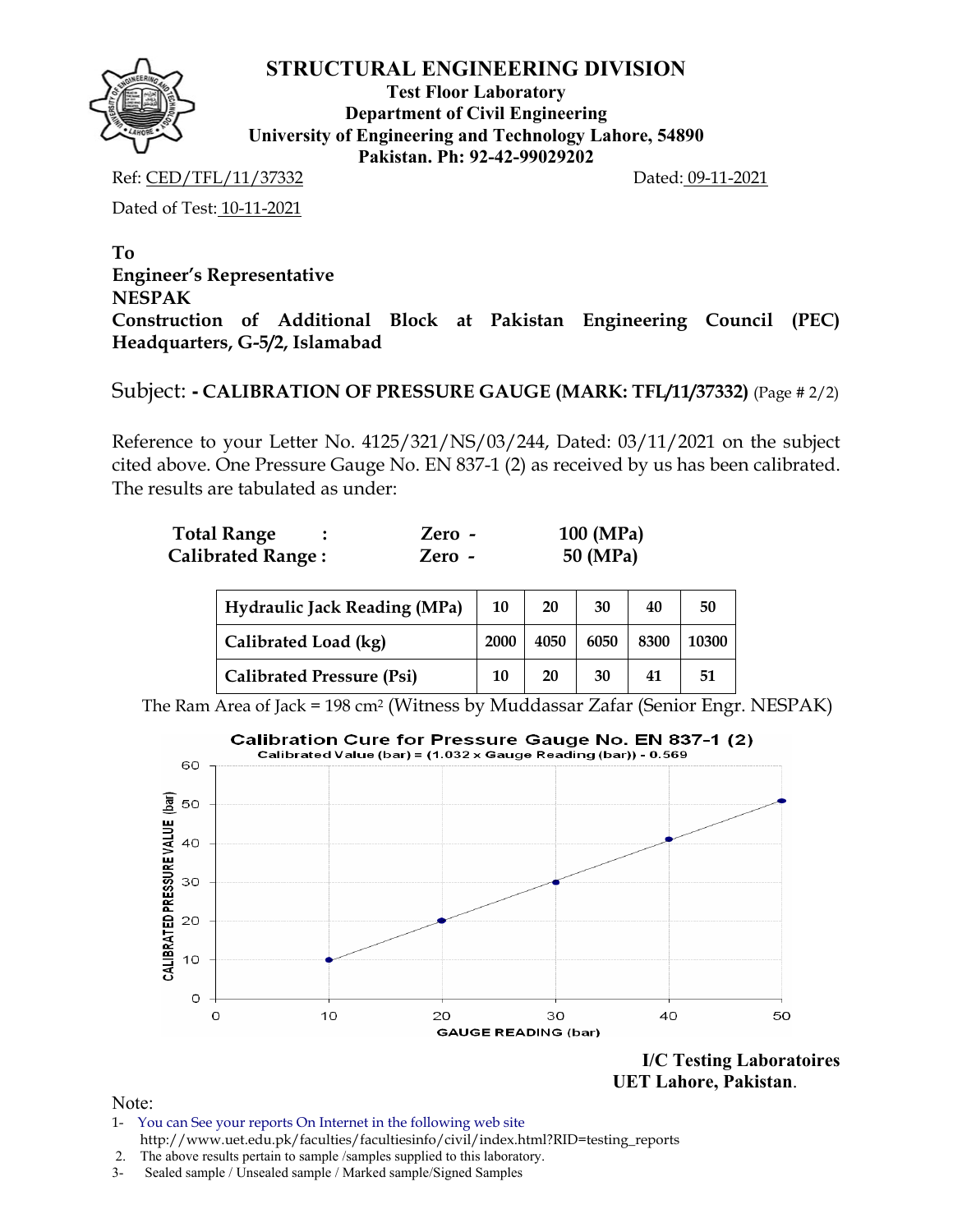

#### **Test Floor Laboratory Department of Civil Engineering University of Engineering and Technology Lahore, 54890 Pakistan. Ph: 92-42-99029202**

To, M/S Imperium Hospitality (Pvt) Limited Gulberg II, Lahore

Reference # CED/TFL **37333** (Dr. Asad Ali) Dated: 09-11-2021 Reference of the request letter # IHPL/Steel/0145 Dated: 08-11-2021

| <b>Tension Test Report</b> (Page -1/1) |                                                           |
|----------------------------------------|-----------------------------------------------------------|
| Date of Test                           | $10-11-2021$                                              |
| Gauge length                           | 8 inches                                                  |
| Description                            | Deformed Steel Bar Tensile and Bend Test as per ASTM-A615 |

| Sr. No.      | Weight                                        |                          | Diameter/<br><b>Size</b> |         | Area<br>$(in^2)$ | <b>Yield load</b> | <b>Breaking</b><br>Load |         | <b>Yield Stress</b><br>(psi)                                       |                          | <b>Ultimate Stress</b><br>(psi) | Elongation               | % Elongation | Remarks |
|--------------|-----------------------------------------------|--------------------------|--------------------------|---------|------------------|-------------------|-------------------------|---------|--------------------------------------------------------------------|--------------------------|---------------------------------|--------------------------|--------------|---------|
|              | (1bs/ft)                                      | Nominal<br>$(\#)$        | Actual<br>(inch)         | Nominal | <b>Actual</b>    | (kg)              | (kg)                    | Nominal | Actual                                                             | Nominal                  | Actual                          | (inch)                   |              |         |
| 1            | 0.377                                         | $\mathbf{3}$             | 0.376                    | 0.11    | 0.111            | 3260              | 4560                    | 65400   | 64840                                                              | 91400                    | 90700                           | 1.40                     | 17.5         |         |
| $\mathbf{2}$ | 0.386                                         | $\mathbf{3}$             | 0.380                    | 0.11    | 0.113            | 3310              | 4660                    | 66400   | 64340                                                              | 93400                    | 90600                           | 1.30                     | 16.3         | PCS     |
| 3            | 0.385                                         | $\mathbf{3}$             | 0.380                    | 0.11    | 0.113            | 3430              | 4760                    | 68800   | 66730                                                              | 95400                    | 92600                           | 1.20                     | 15.0         |         |
|              | $\blacksquare$                                | $\overline{\phantom{a}}$ |                          | ٠       | $\blacksquare$   |                   |                         |         |                                                                    | $\blacksquare$           | $\blacksquare$                  | $\overline{\phantom{0}}$ |              |         |
|              |                                               | $\overline{\phantom{0}}$ |                          |         | $\blacksquare$   |                   |                         |         |                                                                    | $\overline{\phantom{0}}$ | $\overline{\phantom{0}}$        | $\overline{\phantom{0}}$ |              |         |
|              |                                               |                          |                          |         |                  |                   |                         |         |                                                                    |                          |                                 |                          |              |         |
|              |                                               |                          |                          |         |                  |                   |                         |         | Note: only three samples for tensile and two samples for bend test |                          |                                 |                          |              |         |
|              |                                               |                          |                          |         |                  |                   |                         |         |                                                                    |                          |                                 |                          |              |         |
|              | <b>Bend Test</b>                              |                          |                          |         |                  |                   |                         |         |                                                                    |                          |                                 |                          |              |         |
|              | #3 Bar Bend Test Through 180° is Satisfactory |                          |                          |         |                  |                   |                         |         |                                                                    |                          |                                 |                          |              |         |
|              | #3 Bar Bend Test Through 180° is Satisfactory |                          |                          |         |                  |                   |                         |         |                                                                    |                          |                                 |                          |              |         |
|              |                                               |                          |                          |         |                  |                   |                         |         |                                                                    |                          |                                 |                          |              |         |

Witness byEngr. Ali Husnain Khan (Kingcreate Builders) & Rafi Ullah (IHPC) To,

> **I/C Testing Laboratoires UET Lahore, Pakistan**.

Note:

1- You can See your reports On Internet in the following web site http://www.uet.edu.pk/faculties/facultiesinfo/civil/index.html?RID=testing\_reports

2. The above results pertain to sample /samples supplied to this laboratory.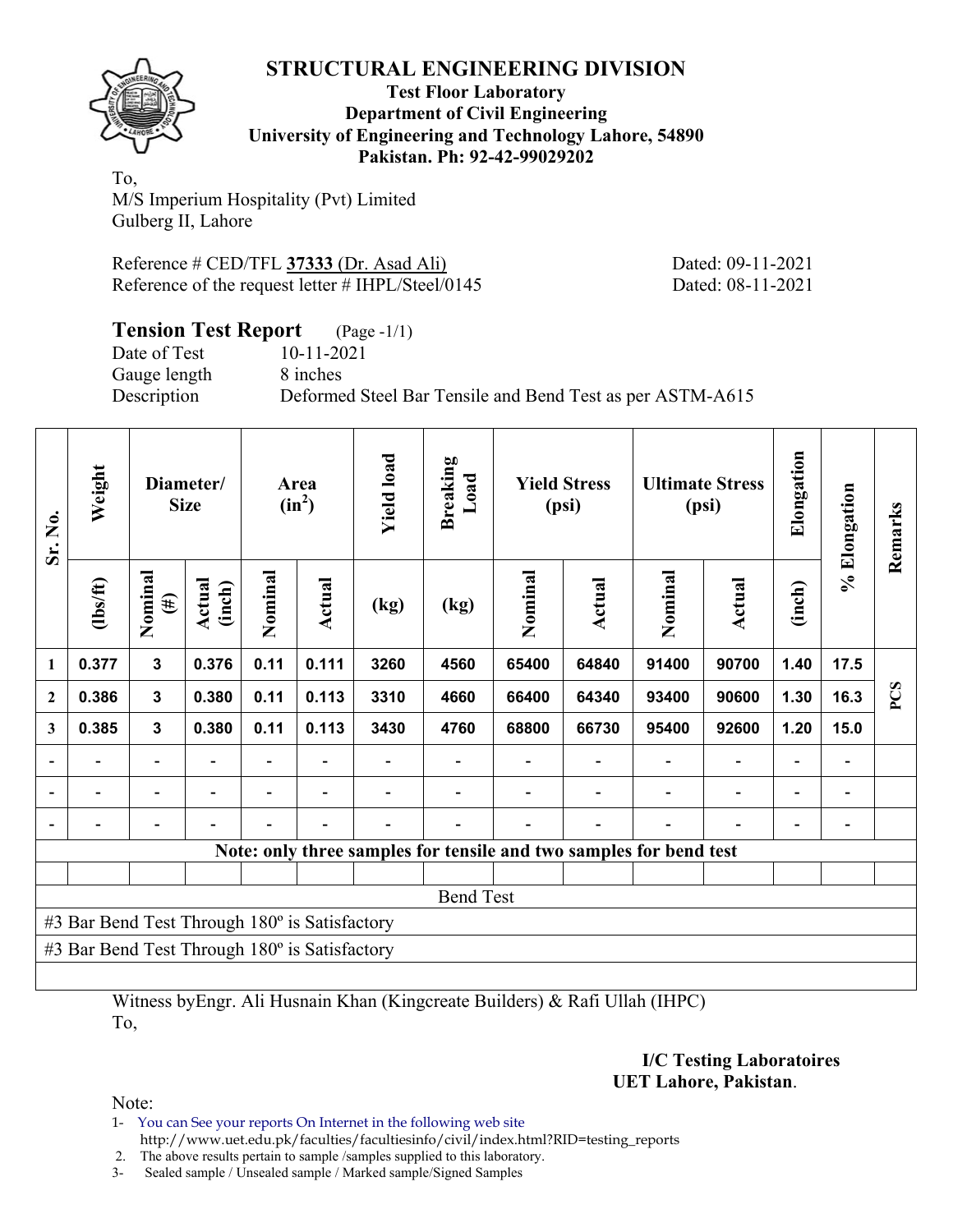

#### **Test Floor Laboratory Department of Civil Engineering University of Engineering and Technology Lahore, 54890 Pakistan. Ph: 92-42-99029202**

Mansoor Iqbal Client Engineer Netsole Technology Amarah Ghauri Residence, House # 761-E, DHA Ph-6, Lahore

| Reference # CED/TFL 37338 (Dr. Asad Ali) | Dated: 10-11-2021 |
|------------------------------------------|-------------------|
| Reference of the request letter $\#$ Nil | Dated: 09-11-2021 |

# **Tension Test Report** (Page -1/1)

Gauge length 8 inches

Date of Test 10-11-2021

Description Deformed Steel Bar Tensile and Bend Test as per ASTM-A615

| Sr. No.      | Weight                                        |                   | Diameter/<br><b>Size</b> |         | Area<br>$(in^2)$ | <b>Yield load</b> | <b>Breaking</b><br>Load |                                                                 | <b>Yield Stress</b><br>(psi) |         | <b>Ultimate Stress</b><br>(psi) | Elongation     | % Elongation | Remarks |
|--------------|-----------------------------------------------|-------------------|--------------------------|---------|------------------|-------------------|-------------------------|-----------------------------------------------------------------|------------------------------|---------|---------------------------------|----------------|--------------|---------|
|              | $\frac{2}{10}$                                | Nominal<br>$(\#)$ | Actual<br>(inch)         | Nominal | Actual           | (kg)              | (kg)                    | Nominal                                                         | Actual                       | Nominal | Actual                          | (inch)         |              |         |
| 1            | 0.377                                         | $\mathbf{3}$      | 0.376                    | 0.11    | 0.111            | 5680              | 6270                    | 113900                                                          | 112850                       | 125700  | 124600                          | 0.60           | 7.5          |         |
| $\mathbf{2}$ | 0.373                                         | $\mathbf{3}$      | 0.374                    | 0.11    | 0.110            | 5600              | 6240                    | 112300                                                          | 112480                       | 125100  | 125400                          | 0.70           | 8.8          |         |
|              |                                               | $\blacksquare$    |                          | ۰       |                  |                   |                         |                                                                 |                              |         | $\blacksquare$                  | ٠              |              |         |
|              |                                               |                   |                          |         |                  |                   |                         |                                                                 |                              |         |                                 | $\blacksquare$ |              |         |
|              |                                               | $\blacksquare$    |                          | ۰       | $\blacksquare$   |                   |                         |                                                                 |                              |         | $\overline{\phantom{a}}$        | $\blacksquare$ |              |         |
|              |                                               | $\blacksquare$    |                          |         | -                |                   |                         |                                                                 |                              |         | $\blacksquare$                  | ۰              |              |         |
|              |                                               |                   |                          |         |                  |                   |                         | Note: only two samples for tensile and one sample for bend test |                              |         |                                 |                |              |         |
|              |                                               |                   |                          |         |                  |                   |                         |                                                                 |                              |         |                                 |                |              |         |
|              | <b>Bend Test</b>                              |                   |                          |         |                  |                   |                         |                                                                 |                              |         |                                 |                |              |         |
|              | #3 Bar Bend Test Through 180° is Satisfactory |                   |                          |         |                  |                   |                         |                                                                 |                              |         |                                 |                |              |         |
|              |                                               |                   |                          |         |                  |                   |                         |                                                                 |                              |         |                                 |                |              |         |
|              |                                               |                   |                          |         |                  |                   |                         |                                                                 |                              |         |                                 |                |              |         |

**I/C Testing Laboratoires UET Lahore, Pakistan**.

Note:

1- You can See your reports On Internet in the following web site http://www.uet.edu.pk/faculties/facultiesinfo/civil/index.html?RID=testing\_reports

2. The above results pertain to sample /samples supplied to this laboratory.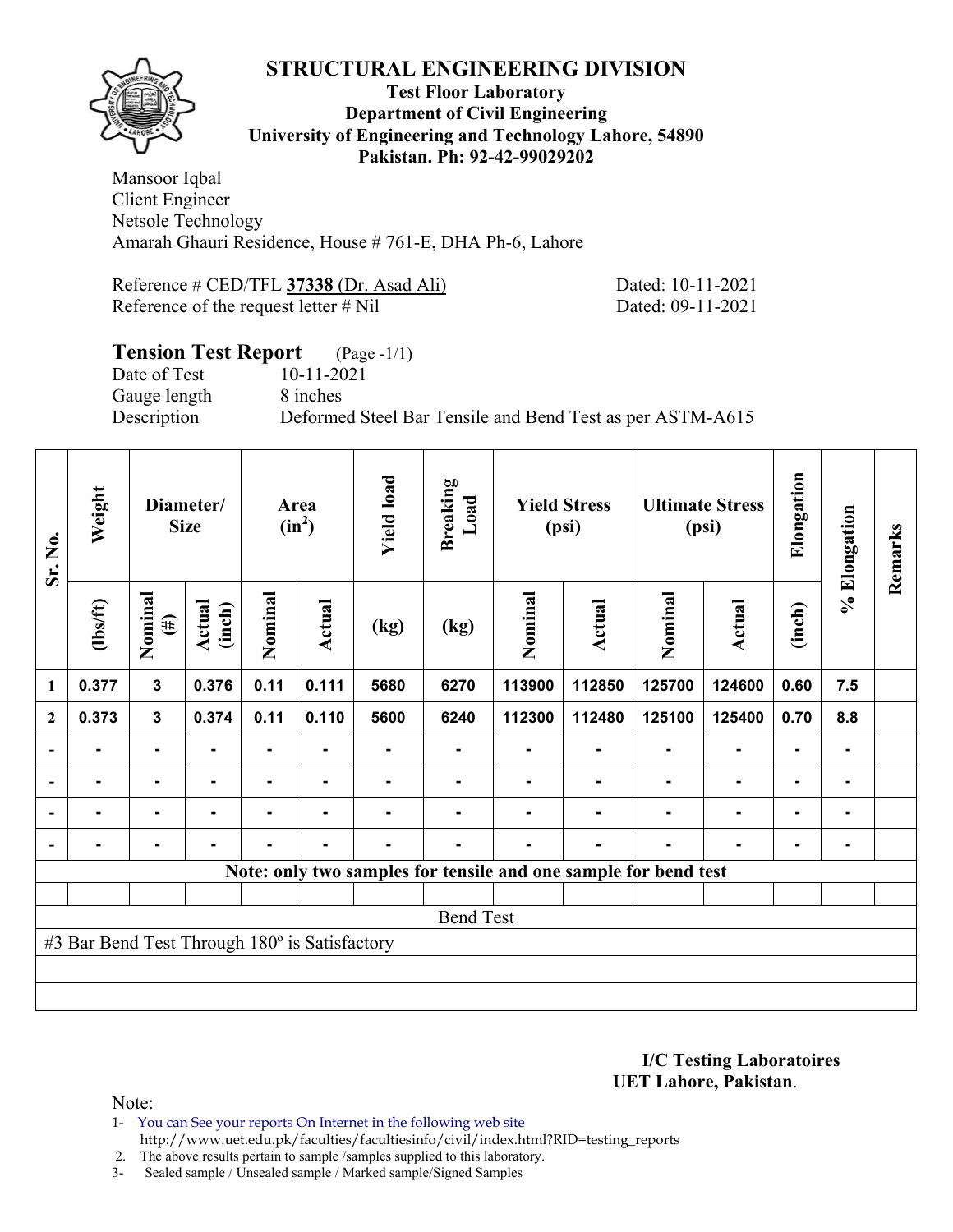

### **Test Floor Laboratory Department of Civil Engineering University of Engineering and Technology Lahore, 54890 Pakistan. Ph: 92-42-99029202**

To, M/S Sun Engineers Gujranwala (Rehabilitation and Modernization of Islam Barrage)

| Reference $\#$ CED/TFL 37341 (Dr. M Rizwan Riaz) | Dated: 10-11-2021 |
|--------------------------------------------------|-------------------|
| Reference of the request letter $\#$ MTC/01      | Dated: 10-11-2021 |

# **Tension Test Report** (Page – 1/1)

| Date of Test | 10-11-2021                    |
|--------------|-------------------------------|
| Gauge length | 2 inches                      |
| Description  | Mild Steel Strip Tensile Test |

| Sr. No. | Designation<br>(mm)      | Size of Strip<br>(mm) | <b>X</b> Section<br>Area<br>$\text{(mm}^2)$ | <b>Yield load</b><br>(kg) | <b>Breaking</b><br>Load<br>(kg)         | <b>Yield Stress</b><br>(MPa) | Ultimate<br><b>Stress</b><br>(MPa) | Elongation<br>(in)       | % Elongation   | Remarks |
|---------|--------------------------|-----------------------|---------------------------------------------|---------------------------|-----------------------------------------|------------------------------|------------------------------------|--------------------------|----------------|---------|
| 1       | 16                       | 25.20x16.00           | 403.20                                      | 18000                     | 20900                                   | 438                          | 509                                | 1.00                     | 50.00          |         |
|         | $\overline{\phantom{0}}$ |                       |                                             |                           |                                         |                              | $\overline{\phantom{0}}$           | $\overline{\phantom{a}}$ |                |         |
|         |                          |                       |                                             |                           | $\overline{a}$                          |                              | $\overline{\phantom{0}}$           | -                        | -              |         |
|         |                          |                       |                                             |                           |                                         |                              |                                    | -                        |                |         |
| ۰       |                          |                       |                                             | ۰                         | $\overline{\phantom{0}}$                |                              | $\overline{\phantom{0}}$           | $\blacksquare$           | $\overline{a}$ |         |
|         | $\overline{a}$           |                       |                                             |                           |                                         |                              |                                    | $\overline{a}$           | -              |         |
|         |                          |                       |                                             |                           | <b>Only One Sample for Tensile Test</b> |                              |                                    |                          |                |         |
|         | <b>Bend Test</b>         |                       |                                             |                           |                                         |                              |                                    |                          |                |         |
|         |                          |                       |                                             |                           |                                         |                              |                                    |                          |                |         |
|         |                          |                       |                                             |                           |                                         |                              |                                    |                          |                |         |
|         |                          |                       |                                             |                           |                                         |                              |                                    |                          |                |         |

#### **I/C Testing Laboratoires UET Lahore, Pakistan**.

Note:

1- You can See your reports On Internet in the following web site http://www.uet.edu.pk/faculties/facultiesinfo/civil/index.html?RID=testing\_reports

2. The above results pertain to sample /samples supplied to this laboratory.